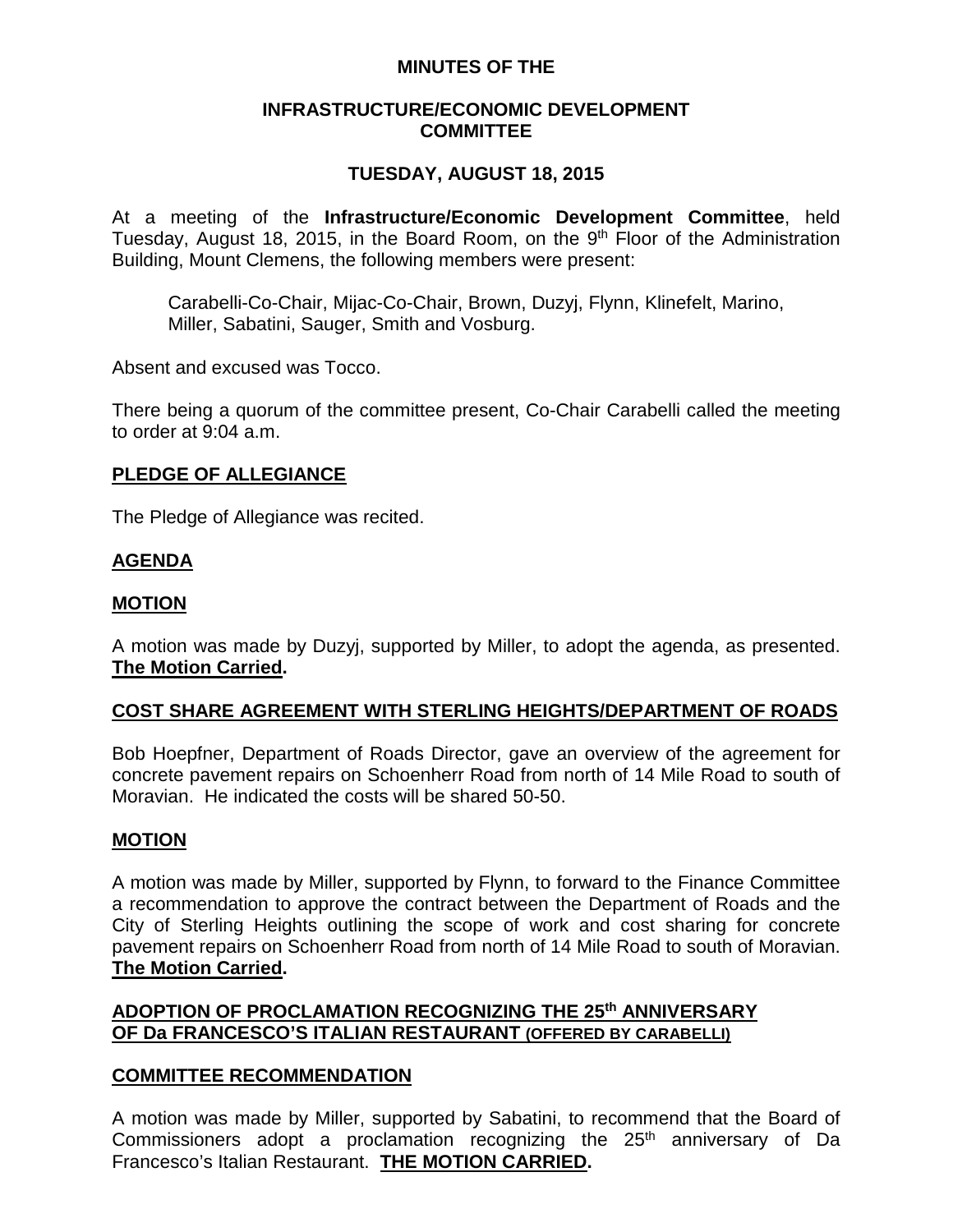# **MACOMB COUNTY CENTRAL CAMPUS RENOVATIONS UPDATE**

Co-Chair Carabelli moved to the next agenda item while awaiting the arrival of Jeff Atkins from Plante Moran Cresa.

### **CORRESPONDENCE**

#### **MOTION**

A motion was made by Klinefelt, supported by Sabatini, to receive and file the following correspondence:

CLOSUP Survey on Complete Streets Policies in Michigan and

Free Advance Manufacturing (Job Training) Classes at Macomb Community College.

#### **The Motion Carried.**

## **DEPARTMENT BUDGET REVIEW – DEPARTMENT OF ROADS**

Finance Director Steve Smigiel noted a correction to the bottom of page D-42; the position count should reflect an increase of four positions, making the total 254.

Michelle Mykytiak, Assistant Finance Director-Fiscal Services, and Bob Hoepfner, Director of Roads, were also present. Mr. Hoepfner reviewed their mission statement and outlined some of their goals.

The following commissioners spoke: Sabatini, Sauger, Klinefelt, Brown, Smith, Marino, Flynn and Miller.

## **MOTION**

A motion was made by Smith, supported by Marino, to receive and file the budget review for the Department of Roads. **The Motion Carried.**

Co-Chair Carabelli moved back to the Macomb County Central Campus Renovations Update.

## **MACOMB COUNTY CENTRAL CAMPUS RENOVATIONS UPDATE**

Jeff Atkins of Plante Moran CRESA overviewed the information provided on the Old County Building and new parking structure.

The following commissioner spoke: Carabelli.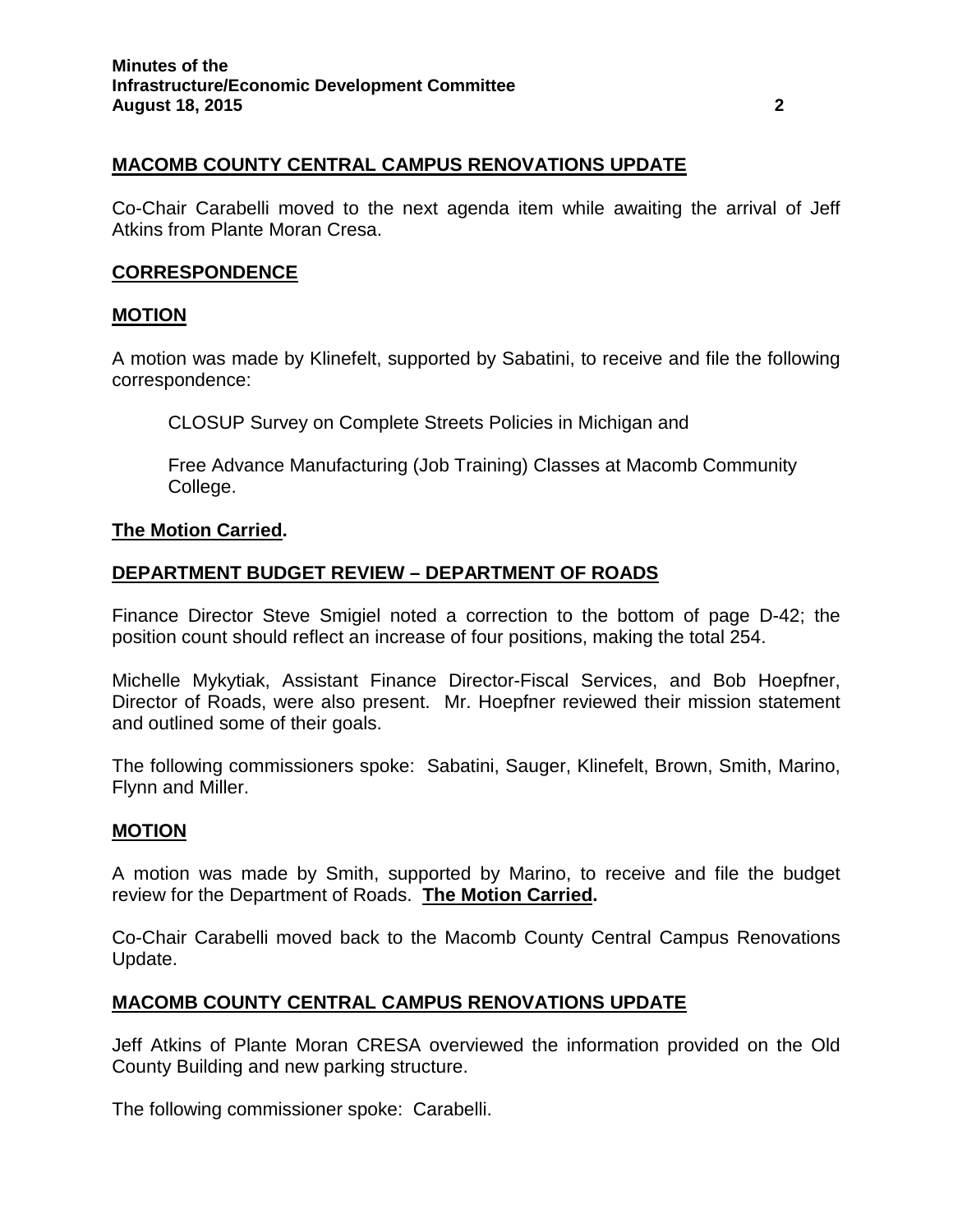## **MOTION**

A motion was made by Sauger, supported by Marino, to receive and file the update provided by Mr. Atkins. **The Motion Carried.**

## **DEPARTMENT BUDGET REVIEW – INFORMATION TECHNOLOGY**

Finance Director Steve Smigiel summarized the budget for the Information Technology Department.

The following commissioner spoke: Carabelli.

IT Director Sandy Jurek revealed the department's new mission statement and summarized some accomplishments made during the past year and stated long term goals and challenges. She also described reorganizational changes being looked at to address and support departmental needs.

The following commissioners spoke: Sabatini, Marino, Flynn and Sauger.

### **MOTION**

A motion was made by Marino, supported by Smith, to receive and file the budget review for the Information Technology Department. **The Motion Carried.**

## **DEPARTMENT BUDGET REVIEW – FACILITIES AND OPERATIONS**

Finance Director Steve Smigiel summarized the budget for the Facilities and Operations Department.

Lynn Arnott-Bryks, Facilities and Operations Director, was also present and addressed some of the increases in her budget, specifically pertaining to the completion of some of the downtown projects (County Building and new parking deck) and plans for grounds care improvements.

The following commissioners spoke: Miller, Carabelli, Klinefelt and Sabatini.

## **MOTION**

A motion was made by Klinefelt, supported by Sauger, to receive and file the budget review for the Facilities and Operations Department. **The Motion Carried.**

## **DEPARTMENT BUDGET REVIEW – MICHIGAN WORKS**

Finance Director Steve Smigiel summarized the budget for Michigan Works, noting that the position count listed is 68, but they are only funding 43 positions, so a correction will need to be made to the Human Resources system. He said their budget is entirely funded through state and federal dollars through the Workforce Development Board.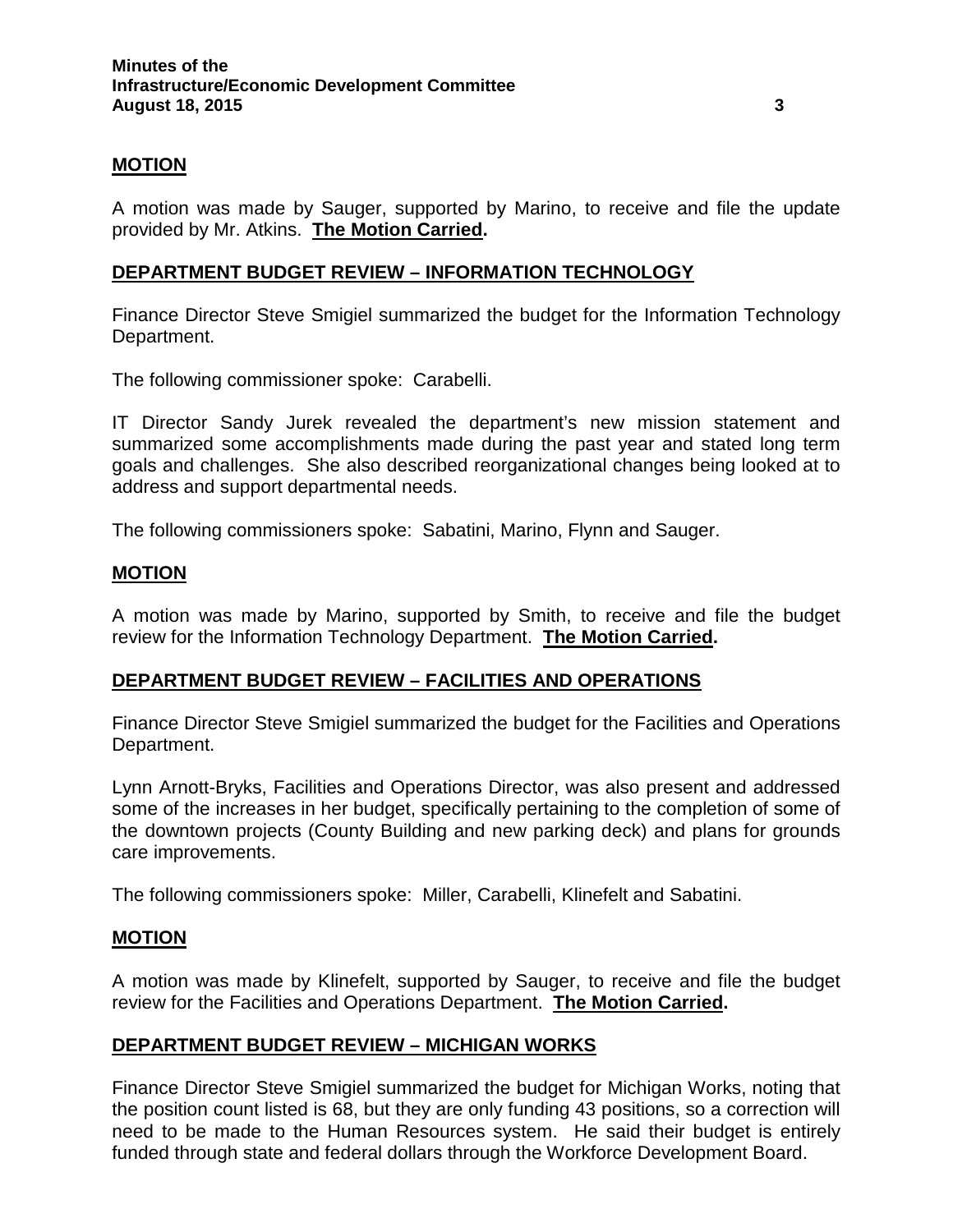Chris Riley, Michigan Works Director, gave an update on recent changes to their program's operation and spoke about the monthly Veterans Boot Camp.

The following commissioners spoke: Mijac and Miller.

## **MOTION**

A motion was made by Duzyj, supported by Sauger, to receive and file the budget review for Michigan Works. **The Motion Carried.**

# **UPDATE ON SANILAC & ST. CLAIR CONSERVATION DISTRICT, FARM BILL INFO SESSION, AND PROPOSAL FOR COLLABORATION WITH MACOMB COUNTY CONSERVATION DISTRICT**

Co-Chair Carabelli explained that a request has been received by the Sanilac and St. Clair Conservation Districts from the Macomb Conservation District to become part of their collaborative efforts. It was indicated that if the request was accepted, the Sanilac CD would be responsible for receiving and disbursing funds on behalf of the Macomb CD, which would include contributions made by Macomb County.

He acknowledged Joe Kautz, Administrator for Sanilac, who was present to answer any questions.

The following commissioner spoke: Brown.

Megan Naplin, a Farm Bill Technician, provided the committee with conservation updates and future plans. She highlighted her focus area of Natural Resources Conservation Services' Equip (Environmental Quality Incentives Program) Program which brings cost share dollars to land owners and producers in both St. Clair and Macomb counties.

Ms. Naplin spoke about the ten completed conservation plans submitted from various land owners and producers in Macomb County which resulted in the funding of three contracts totaling approximately \$41,000 of cost share money from the NRCS, with land owners contributing their own 10-25 percent. Currently, work is being done with land owners on conservation plans for the upcoming year.

Mr. Kautz noted that he has attended meetings to learn about new opportunities to benefit Macomb County needs. He also outlined some recent accomplishments.

The following commissioners spoke: Vosburg, Carabelli and Miller.

## **MOTION**

A motion was made by Brown, supported by Smith, to receive and file the update provided. **The Motion Carried.**